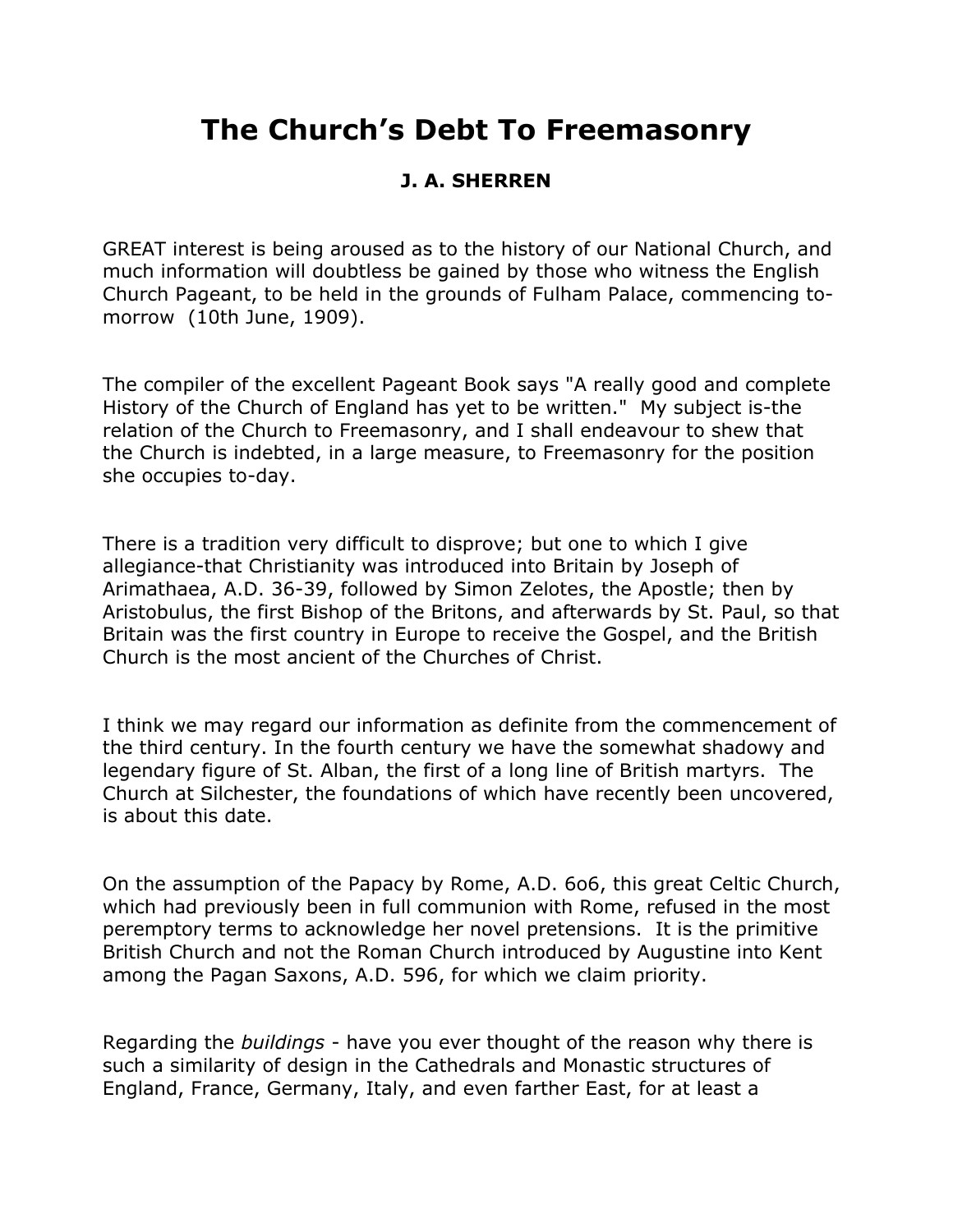thousand years, say from the sixth to the sixteenth centuries ? Is not the answer-that the Comacine Masters form a perfect link between the old and the new, and wherever they went they spread fraternity. When they began building in any new place, there they generally founded a lodge.

Several present are members of the Correspondence Circle of the Quatuor Coronati Lodge. A Lodge which has taken its name from the four holy crowned ones who were the patron saints of the Comacine Masters. In the persecution under Diocletian these four brothers of the same lodge, Nicostratus, Claudius, Castorio, and Superian, were martyred because they said they could not " build a temple for false gods, nor shape images in wood or stone to ensnare the souls of others."

For much valuable information connecting Comacine Masters as a connecting link between the classic collegia and all other trade guilds of the Middle Ages I am indebted to Leader Scott (Mrs. Baxter, daughter of our own Dorset poet, the Rev. William Barnes) in Cathedral Builders, and to the Rev. William Miles Bridge on the origin of Saxon Architecture.

The Comacine Masters were called Freemasons because they were builders of a privileged class, absolved from taxes and servitude, and free to travel in times of feudal bondage.

An Italian writer in *Storia di Como* says, "Our Como architects certainly gave their name to the Masonic companies, which, I believe, had their origin at this time, although some claim to derive them from Solomon. These were called together in the *Loggie* (hence Lodge) by a Grandmaster to treat of affairs common to the order, to accept novices, and confer superior degrees on others. The chief Lodge had other dependencies, and all members were instructed in their duties to the Society, and taught to direct every action to the glory of the Lord and His worship ; to live faithfully to God and the Government ; and to lend themselves to the public good and fraternal charity. In the dark times, which were slowly becoming enlightened, they communicated to each other ideas of architecture, building, stone-cutting, the choice of materials and good taste in design. Strength, force, and beauty were their symbols. Bishops, princes, men of high rank who studied architecture fraternized with them, but the mixture of so many different classes changed in time the spirit of the Freemasons. The original forms of building were lost when the science fell into the hands and caprice of venal artisans."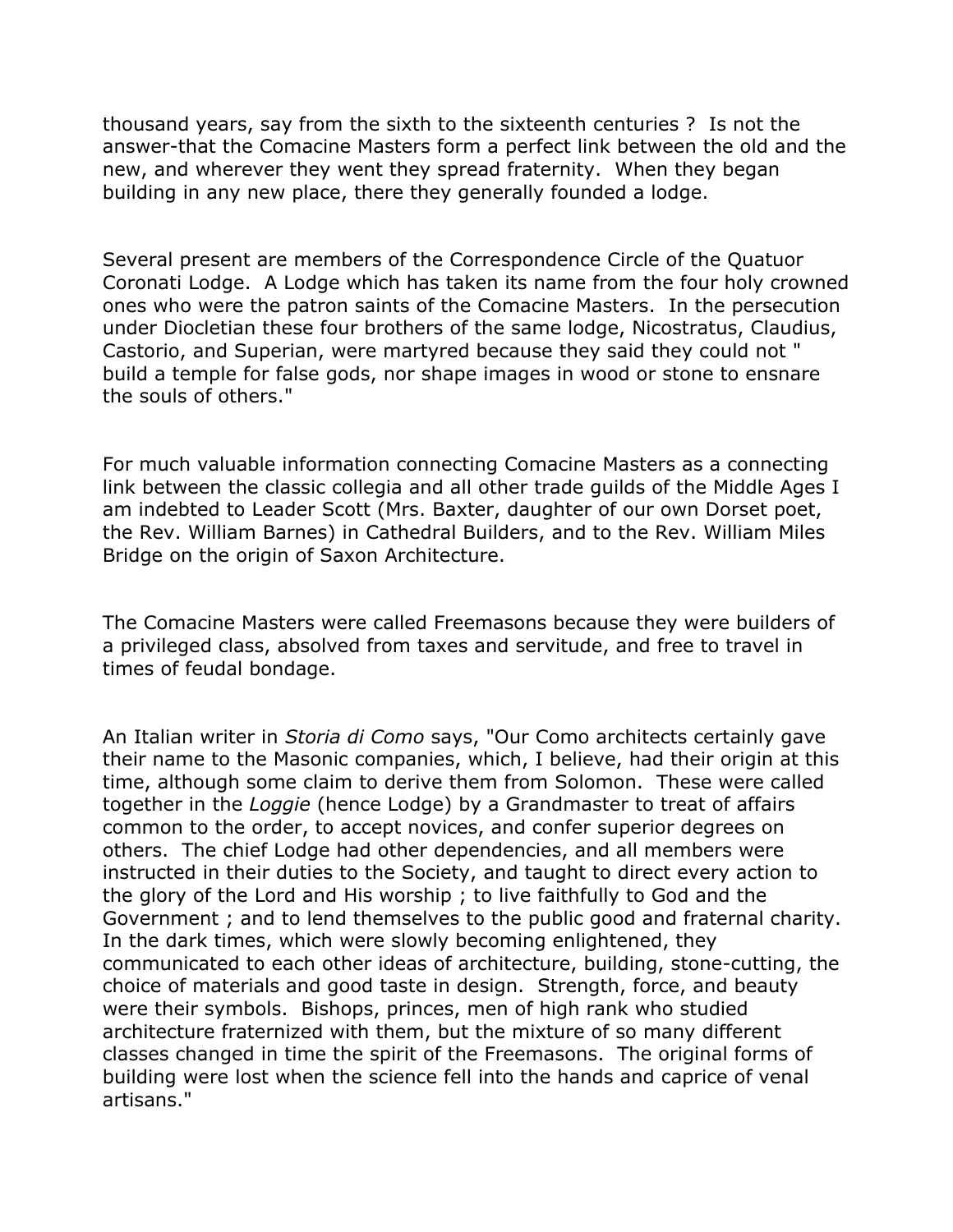The Bishop of Salisbury in the *Diocesan Gazette*, May, 1898, speaks of an inscription of the twelfth century, preserved in the Museum at Jaffa, which is in memory of Magister Filipus, one of the Comacine Masters, who came over with the King of England (Richard) and who had built a portion of the wall " from gate to gate." Evidently Magister Filipus from the English Masonic Lodge, fraternized and worked with the brethren of the Roman and Eastern Lodges.

Hughan in his *Origin of the English Rite*, clearly proves that there is no evidence of the three degrees of E.A., F.C., and M.M. as we now know them being worked before the early part of the eighteenth century, although Gould in his *History of Freemasonry*, from the Ancient Charges establishes the continuity of the Society throughout the long period of at least five hundred years previous.

This, I think, will be sufficient to establish not only the connection, but the continuity of modern speculative Freemasonry, with the operative Lodges of the Comacine Masters.

This paper is the outcome of a series of visits, extending over a number of years, to the Cathedrals and Monastic ruins on the continent and in our own land.

I want more particularly to speak of that magnificent pile of ruins - Fountains Abbey. As I walked through chancel and cloister, nave and transept, chapter house and refectory, I thought This is the outcome of Freemasonry, and if this be true, either directly or indirectly, then the Church owes a great debt to these men, not only for the buildings but for the preservation of spiritual life in what we now term the dark ages.

The fact that Masonry survives after so many centuries of its existence while other associations of men, once powerful by the rank and number of their members, have perished beyond recovery, and mighty empires have passed away so completely that the site of many a once glorious capital is disputed, proves that the Institution is one possessed of a vitality such as could only be derived from its great intrinsic excellence and also its fitness for the accomplishment of great and important objects.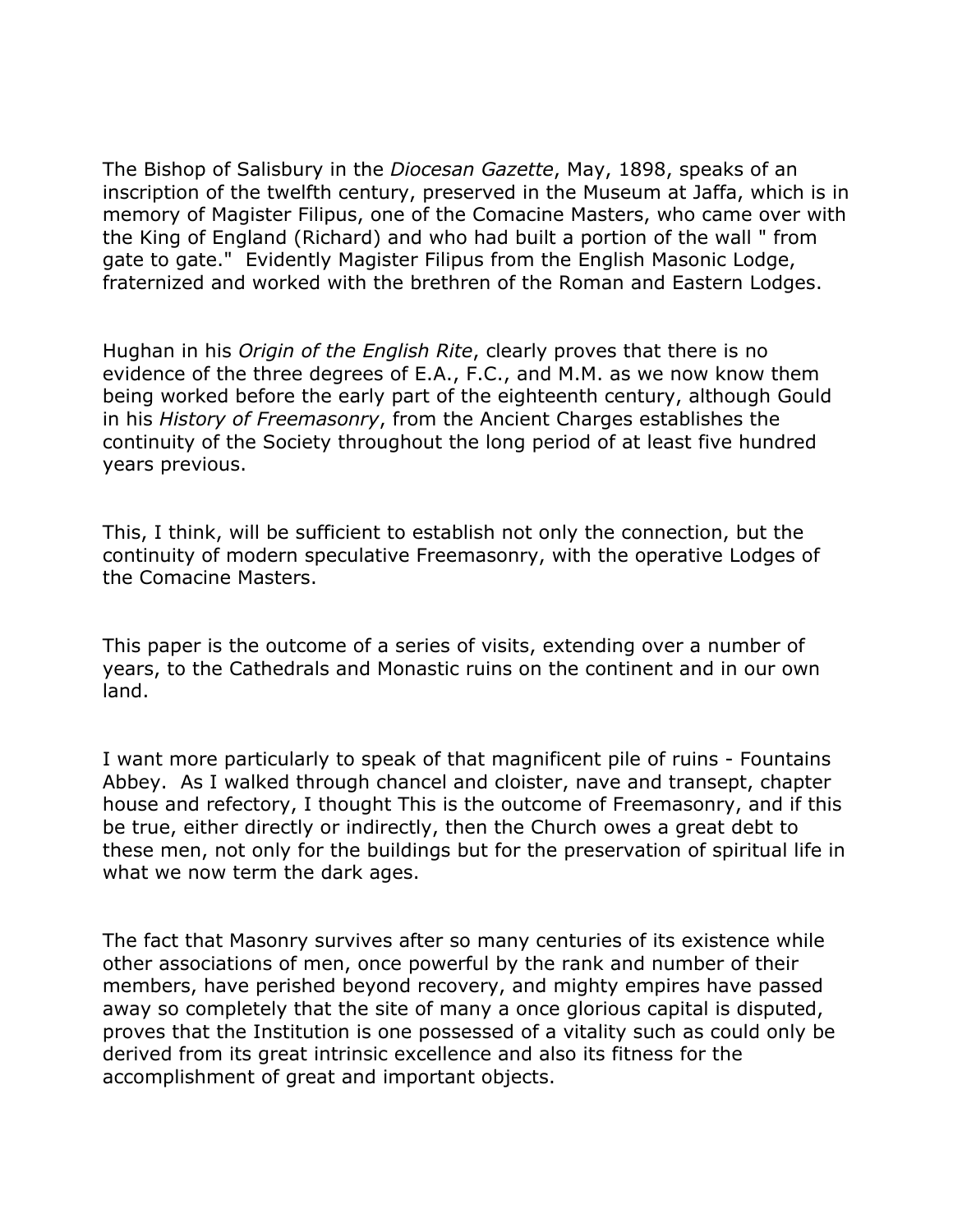Religion and Freemasonry are more closely allied than is generally admitted. Dean Farrar said, "Religion is not the outcome of the Bible, but the Bible is the outcome of religion which was in the world long ages before the first line of the Bible was written." The connection between Religion and Freemasonry is so close that for the genesis of both we must go back to primal man, and I think we must admit that "Religion is the parent of Architecture, that all styles of architecture are hieroglyphics upon a large scale, exhibiting to the heedful eye forms of worship widely differing from each other, and proving that in almost every religion with which we are acquainted, the form of the Temple was the hierogram of its God, or of the peculiar opinion of its votaries." If this quotation is correct, and I think it is, I maintain that even before the period when Temples were first furnished with roofs, we find displayed in the Altars, Pillars, and Pavements raised from time to time, that these displays of architectural refinement were appendages of religious worship and the expression of its devotion.

You will hardly need to be reminded that our present system of speculative Freemasonry is of comparatively recent date. I have endeavoured to shew there is little doubt but that it is lineally and archaeologically the successor of the Guild fraternities of Operative Masons. Whence then, you may enquire, did the guilds obtain the Masonic legends? It is quite possible that even the Anglo Saxon guilds may be traced back to the Roman guilds to Greece and the East, to Tyre, Jerusalem and Egypt, and I confess I am not inclined to abandon the legend of the Temple, or even a connection with the more ancient mysteries.

After the fall of the Roman Empire came in another practice of the Operative guilds, namely, Christianity, and how that eventually developed into the cosmopolitan teaching of Freemasonry is the difficulty the Masonic student and historian has to confront. Personally I fully accept the guild theory, going up to the Roman Collegia ; and that the Roman Collegia had both a sympathy and association with Grecian and Syrian and even Hebrew fraternities of Masons. We cannot otherwise account for "Mason's marks " which we find in all ecclesiastical and great national buildings. Bro. E. W. Shaw, who for many years devoted himself to a patient study of these marks, and made a collection of many thousand, held that the marks could, by careful study, be distinguished, and showed that the marks at Fountains Abbey were those of French Masons. Bro. Shaw thought he could trace the marks of the Master Mason, the Fellow, and the Apprentice. He even thought he could see what he termed "blind marks "- that is, the marks of those who were not actually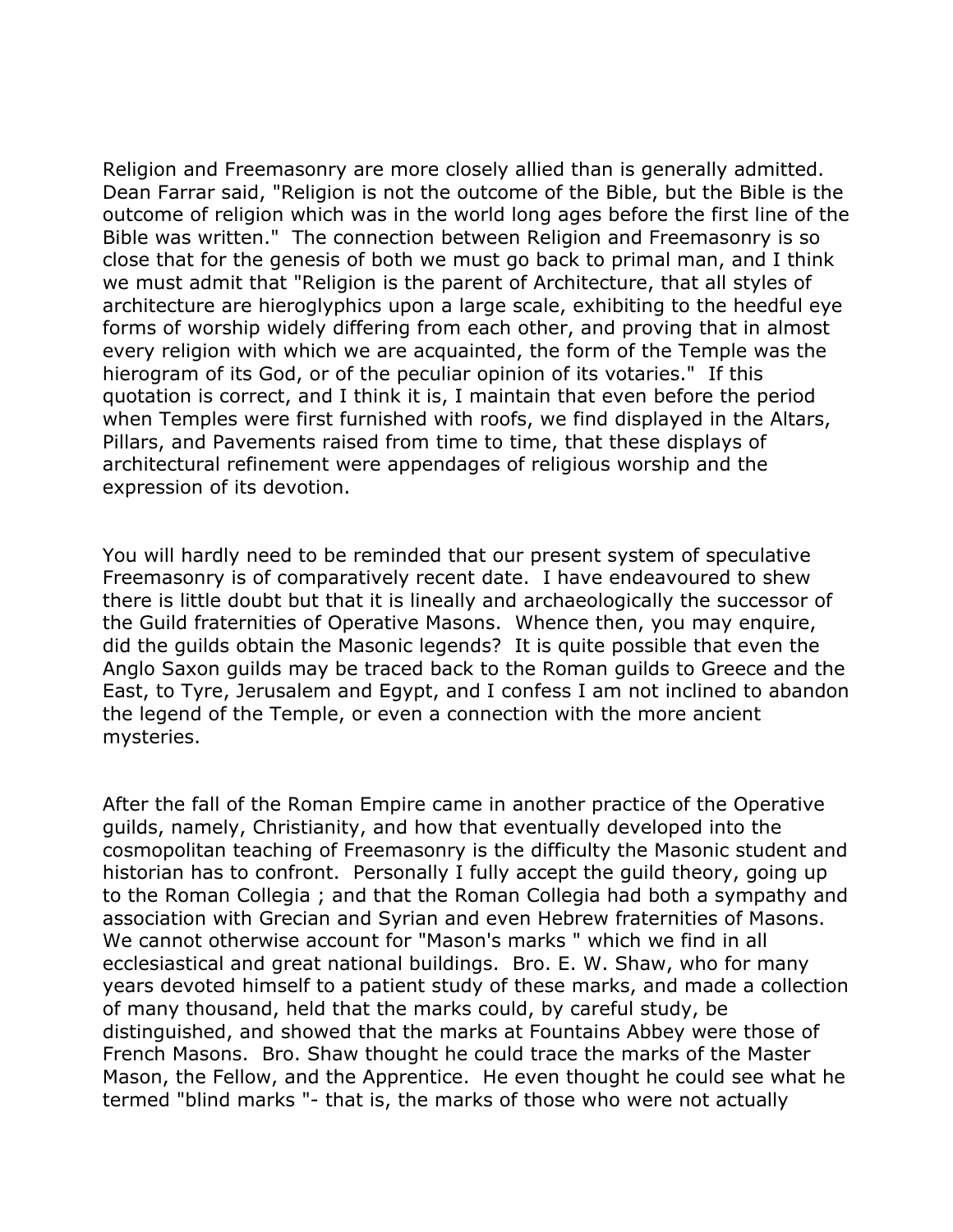members of the Lodge. It is very remarkable that these marks are to be found in all countries in the passages of the Pyramids; on the underground walls of Jerusalem; in Herculaneum and Pompeii; on Roman walls and Grecian temples ; in India, Mexico, Peru, Asia Minor-as well as on the great ruins of England, Scotland, France, Germany, Spain, Portugal, and Italy. These marks developed as time went on, from the alphabetical and numeralistic to the symbolic. We may accept these marks especially in mediaeval times, if not at all times in the history of building fraternities, as the outer tokens of an inner organization; that taken from geometry, they constituted a sort of universal Masonic alphabet, which with some rational variations, was a language the Craftsmen could understand; that all who worked these stones and raised these wondrous buildings were Freemasons, free of that Craft, Lodge or Guild, and that there was one common bond of sympathy among good men and craftsmen, and friendly aid wherever the civilizing and religious fraternities set their feet and opened their Lodges, still as dear to the honour of God and the welfare of the Brethren.

How else can we explain many other evidences which attest the existence of these building guilds. The Masonic guild system is one which to a certain extent became independent of all other initiatory or probationary systems, but not altogether; and though it does exist self-made, so to say, by the natural course of things and the needful changes of time, yet it does preserve in it traces of a quondam connection with the ancient mysteries, which for a long time retained many lingering evidences of primeval truth. May we not, then, regard Freemasonry as the product of mediaeval guilds, and those guilds the successors of earlier guilds, thus linking on Freemasonry through many centuries to the building societies of the old world.

In the time of Athelstan, the word guild is used in the sense of a fraternity, and we know that there were guilds of operative masons and also religious guilds, ecclesiastics holding prominent positions in the former as well as in the latter, and that these carried on all the church and much of the secular building in this country. If then we are the descendants of these guilds the Church owes Freemasonry much, not only for the buildings themselves, but for helping to guard during the dark ages those truths which she preaches to-day.

When the Solomonic origin of Freemasonry was first propounded it is difficult to say; but I fancy that, as long as there has been any mystical teaching, the tradition of Solomon and Hiram has been carefully cherished. I see no reason why the Solomonic tradition should not be retained. At any rate, it is very ancient, and as the tradition preceded the Constitutions we obtain a very venerable antiquity for it. The building of King Solomon's Temple is a mighty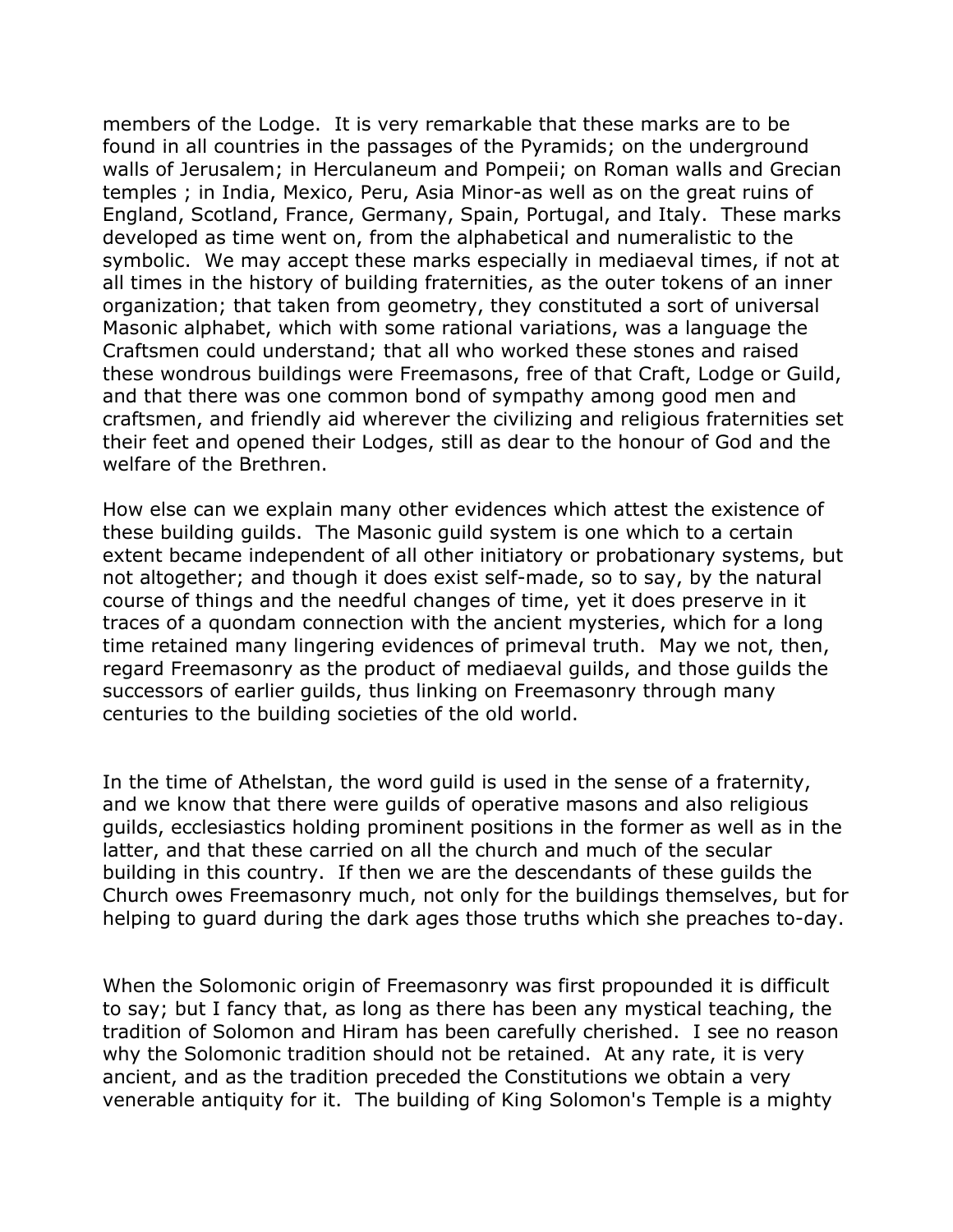landmark in the history of operative art, and may well have been preserved amid the fraternities of operative masons as a striking and cherished legend. And I venture to assert that so long as Freemasonry endures the connection between modern and Solomonic masonry must continue. I do not assume, because I accept the legend in its spirit of the older guilds, that therefore modern Freemasonry is an exact counterpart of the Masonic association of the building of the Temple. That from the nature of things is impossible and absurd. But what I do say is this : as there is no *a priori* reason why an old Masonic tradition should not be true in the main, I see no reason to reject the world-wide story of King Solomon's protection of a Masonic association.

Until the suppression of the monasteries, whose usefulness had in a great measure passed away, these guilds formed a most important element in social life.

The term Free and Accepted belonged to the medieval guilds - persons were admitted, accepted, made free or entered of the guild, and as in Freemasonry there were three degrees, the master, journeyman or fellow craft and apprentice. These operative masons were banded together in a secret and mystic fellowship, and were it not for the fact that the operative masons and the monastic orders, to whom mystery would have a sensible attraction, were so closely allied it would be difficult to credit the fact that they preserved through changing centuries the leading characteristics of speculative Freemasonry, and the two, operative and speculative Freemasonry, are closely allied, as precursor and result.

The guilds of masons seem to have attached themselves to monastries especially, and to have sent distinguished masons all over the country from time to time, to consult, work, or direct other bodies at work. Further, I think it is this very close connection with the monasteries which has preserved that peculiar character of legend and tradition which so marks our Masonic Constitution. The inner knowledge of Masonry was probably confined, in those days, to a clever few, the Master Masons, who were all men of education and information.

Perhaps we apply too literal a meaning to the word "Mason." Hutchinson, who published *The Spirit of Masonry* in 1775, suggests that the word implies "a member of a religious sect, and a professed worshipper of the Deity who is seated in the centre of Heaven." We may not be prepared to go quite so far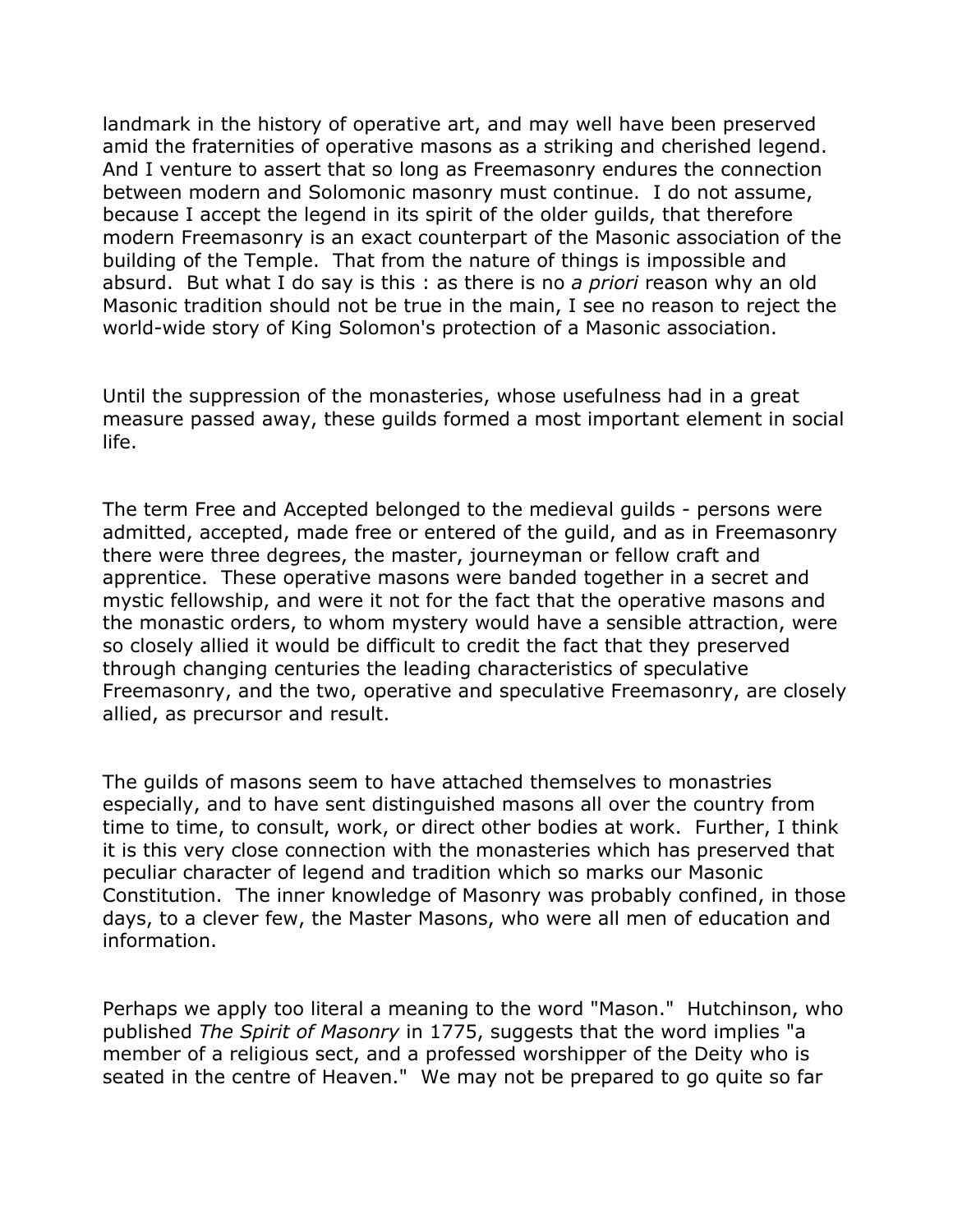as that, still I think we ought to look beyond the things symbolized to the great Original.

In the so-called Locke or Leyland MS., whose authenticity is, however, called into question, we read "Certain questions with answers to same concerning the Mystery of Masonry, written by the hand of King Henry VI and faithfully copied by John Leyland." This John Leyland was appointed by Henry VIII at the dissolution of monasteries to search for and save such books and records as were valuable. One question on this MS. is "What arts hath the masons taught mankind?" The answer is "Agriculture, architecture, astronomy, geometry, numbers, music, poetry, chemistry, government, and religion." This is a bold assertion and it seems curious to find religion classed as an art. We should have a difficulty to disprove the claim made, and in a measure it bears out my contention of the close alliance between the guild of operative masons and the religious guild.

In a list of Grand Masters drawn up by Enthick in 1767 we find the names of St. Alban, St. Augustine, St. Swithin, Alfred the Great, St. Dunstan, an Archbishop of Canterbury, the Bishops of Exeter, Sarum, and Winchester, Henry I, Henry VII, Charles II, and many other important personages. Although the list is apocryphal, it certainly goes to confirm the fact of close alliance between Freemasonry and the Church, in that so many eminent individuals spiritual and lay were at various times Grand Masters of the Order.

The symbols which surround us, the "all-seeing eye," the pentacle or fivepointed star, the double triangle, the inverted Tau on the apron of the Worshipful Master (which we mistakenly call a level), the apron itself, the seven stars, the point within a circle, and a host of other emblems which I have not time to enumerate much less explain-those old words such as *hele, tile, cowan*, and many others which have long since ceased to be used in ordinary conversation-these things distinctly point to a close connection with a time long past.

Probably there are some present who are not prepared to accept the idea that the Church owes anything to Freemasonry but that it is rather the reverse. I would ask you to bear in mind the fact that the principles of Freemasonry had their origin at a period when diversities in religious faith did not exist; hence it may be typical of that time when there shall be "one fold and one Shepherd," and may be justly called a universal religion and constitute itself a centre of unity to men of all creeds and all nations.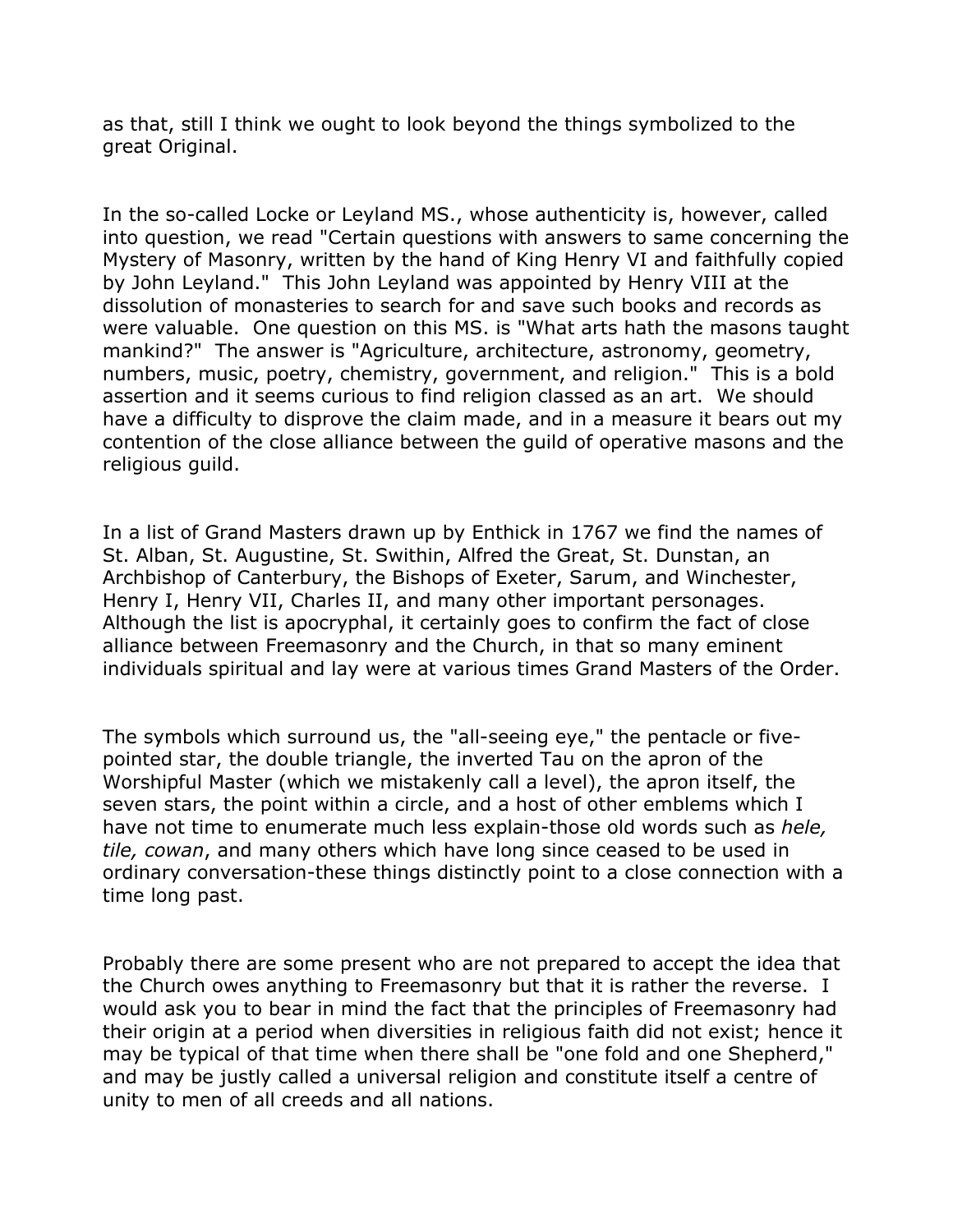From the days of the Tabernacle, and the erection of the first Temple of the Living God, the science and zeal of the Craft, have ever been foremost in erecting Temples to His honour and glory.

We can point with just pride to the noble Cathedrals and other grand structures which are the handiwork of our ancient brethren, and as their lineal descendants we may claim some portion of their imperishable fame, being without doubt their legal representatives.

Having said this much as to Freemasonry proper, I must ask your attention to a brief study of the Monastic Order, whose buildings suggested this paper.

I shall not speak of the austere Benedictine Order, although it is much older, because for our purpose the Cistercian will go sufficiently far back, and probably the debt due by the Church of the present day is greater to the Cistercian - an Order founded by Richard Harding, a Dorset man, whose early years were spent at the monastery at Sherborne from thence he made a pilgrimage to Rome, and on his return, after staying for some time with a company of monks in Burgundy, settled at Citeaux, and became the first Abbot of Cistercium. In 1113 thirty men appeared at the gates of Citeaux and asked to be received as novices. Their leader was a man whose character and strength made him the greatest churchman of his time. With the accession of Bernard, the Cistercian Monastery speedily grew into the Cistercian Order.

Thus the little county of Dorset may indirectly claim to have furnished the finest work of the early masons, in conjunction with the brethren of this Order, have left on record, and which I venture to assert has never been equalled.

In 1132, Archbishop Turstin went to his country seat at Ripon to keep Christmas, taking with him thirteen brethren who had seceded from the Benedictine Abbey of St. Mary at York, and established them on his own land amongst the yew trees of the narrow valley of the Skell, on the site now known as Fountains Abbey, the largest and best preserved monastic edifice in England.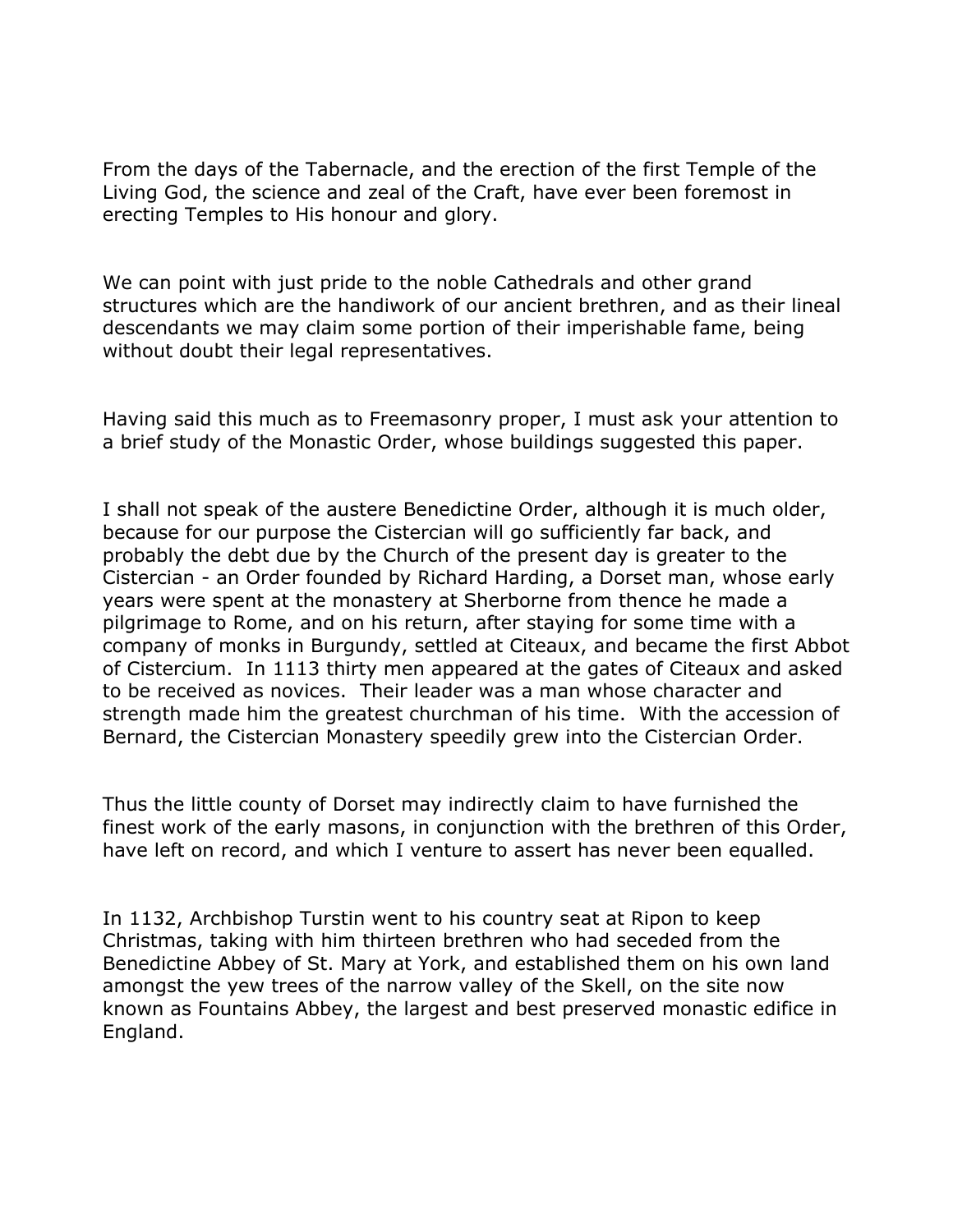The following spring the brethren sent messengers to St. Bernard, at Clairvaux, asking to be admitted to the Cistercian Order. At this time Bernard was the greatest man in Europe. He had just decided between two rival claimants which was the true Pope. He received the men of Fountains with great kindness and sent them back with a letter, which is still in existence, and with them he sent Geoffrey, a monk of his own monastery, to teach the brethren of Fountains the new ways and instruct them in building and in religion.

The seed sown bore fruit, for within twenty years Fountains sent out architects and monks and founded eight other abbeys.

The whole of these were built in the prescribed plan of St. Bernard's Abbey at Citeaux, and I ask you to remember that monasteries from the seventh until the twelfth centuries were built after the plan of a Roman villa, in which the cloister resembles the peristyle of the Roman mansion. There were also in monsteries, as in Roman villas, an outer courtyard in which were situated the various workshops used by the lay brethren. There was, however, one entirely new element in the monastery - the church, the largest and most important building, and regulated the position of the rest.

The first architect was Geoffrey of Clairvaux, who, as I stated just now, was sent by St. Bernard to instruct the monks at their entrance into the Order. These monks, rich in faith, laid the foundations of their church upon the grand line it stands to-day. They built, not after our manner, to the size of the congregation - they were intent upon the glory of T.G.A.O.T.U. The building was an evidence of their conception of the dignity, strength, and beauty of the Christian religion.

The essential purpose for which Fountains Abbey was founded was the pursuit of religion. The prevailing interpretation which was put upon religion made it consist in great measure, of the saying of services. Out of the confused noises of the common street the monks had retired into the quiet of the monastery in the hope of meeting God. And they sought God in the church.

The builders-with the exception perhaps of the master builder, who was sometimes the Abbot were lay brethren, who, however, were monks, but quite distinct from their brethren of the choir and cloister. At the beginning of monasticism most of the monks were laymen. They had separated themselves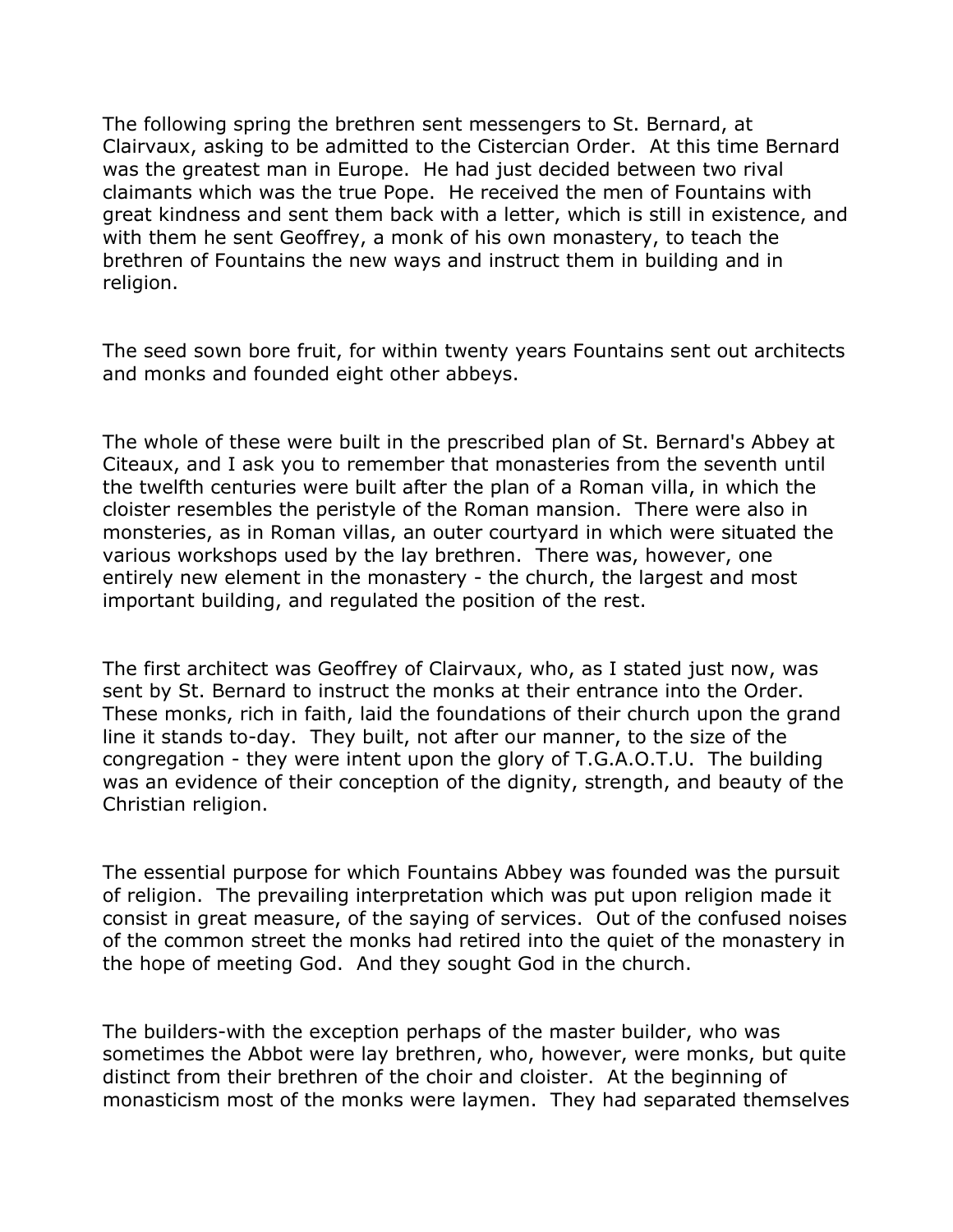not only from the world but from the church. In an institutional time when it was commonly accounted essential to be in the communion of the church, the monks were individualists. The church, however, owed them a debt, and very wisely, quietly and patiently followed them, and by and by most of the monks were priests. But it was a long process, and during a great part of the time the convents of monks were lay fraternities, having only such priests as were needed for the rites of the church. Thus the monastic services were composed and arranged for laymen. Indeed, the monasteries were never thoroughly adjusted to the conventional church system. They were never under the control of the diocesan Bishop. Sometimes they defied him openly; sometimes they gave him the nominal office of visitor and defied him privately. In general he had little more authority over Benedictine or Cistercian than he has at present over Presbyterian or Methodist.

As an illustration of this we may cite the history of the Dean and Chapter of Wells, a cathedral clergy without a bishop. They were a corporation of secular canons with rules and constitution very like those made at the time of their foundation, and until 1855 were practically independent of the Bishop of Bath and Wells.

Accordingly the lay brethren of Fountains were so named, not to distinguish them from their brethren in priests' orders, but to mark a difference between them and the cloister brothers.

It was characteristic of the Cistercians that they found a place for the piety of these men, and they taught that the brother that could design and erect the house of God, or plough, or bake, or do the humblest service, may be as religious as the one who recited a litany. So these lay brethren, like St. Christopher at the ford, consecrated their talents to the service of God, and thus sanctified their tasks by doing them as the servants of Heaven. All honour then to these lay brethren who in conjunction with their brethren of the cloister have done so much for us, and as these men were the undoubted forerunners of Freemasonry, I maintain that the Church of to-day owes a debt of gratitude to our Order.

There is a certain resemblance between these old monasteries and lodges of Freemasons, inasmuch as in a world hopelessly divided into Classes, the monastery was, in a sense, the home of democracy. Here the humblest man, if he could but read and write, might rise as he deserved to be the kitchener, the hospitaller, the sacrist, the cellarer ; some day who could tell? - the abbot,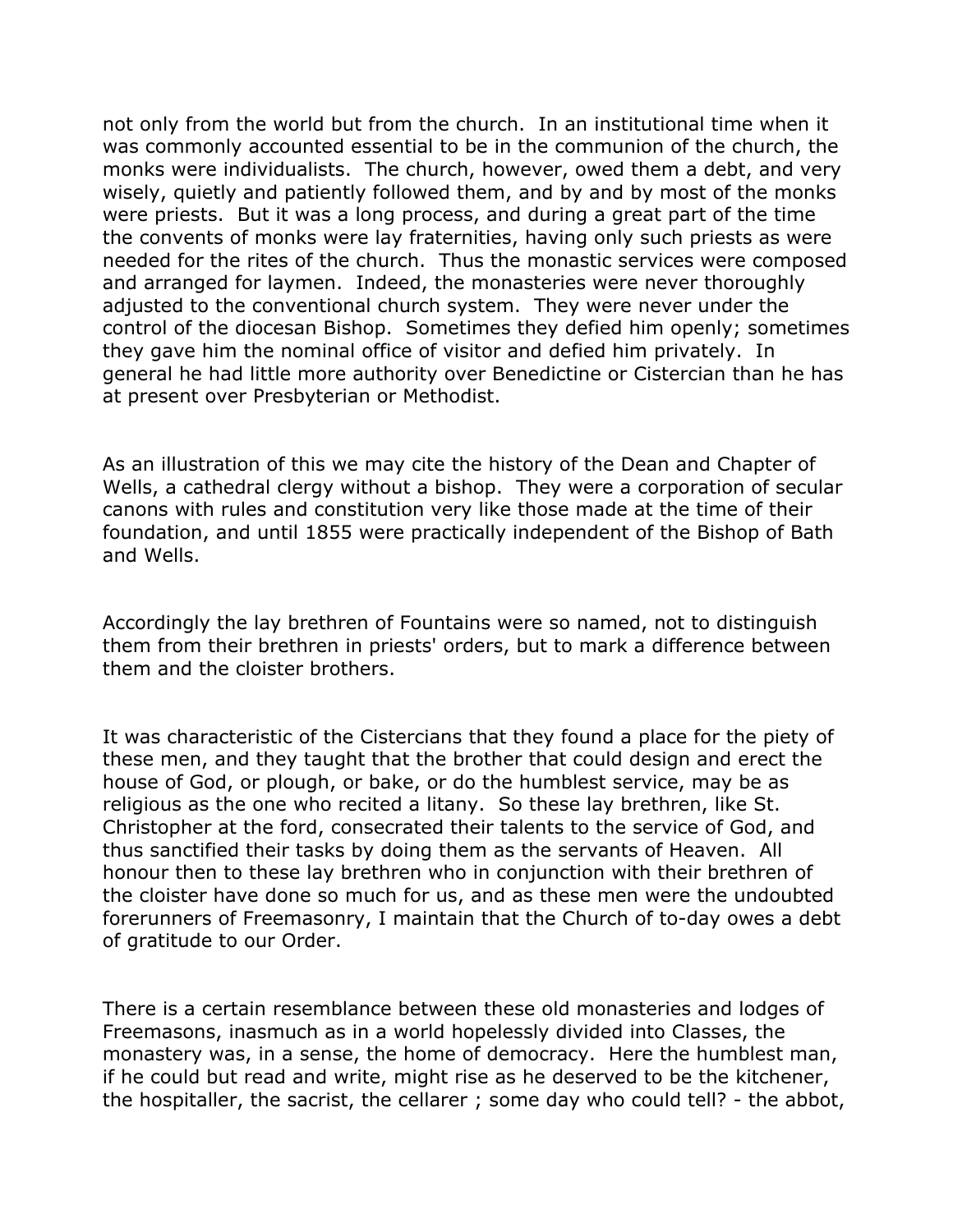wearing a mitre, consorting on terms of equality with the noblest in the realm, ruling his fellow craftsmen.

The great St. Bernard wrote on the walls of his monastery - "What are you here for, Bernard?" and it would be well if we asked ourselves, what are we here for? why are we Freemasons? I count not that Brother as a true Mason at heart who professes to admire our Institution because it is the *peculiar* exponent of morality. If he cannot learn morality out of Freemasonry he will never learn it at all. He is no true Mason who parades it as the special attribute of Freemasonry that it creates a fresh bond of brotherhood between man and man. If he cannot find the principles of "Brotherly Love, Relief and Truth," without the help of Freemasonry I very much fear that he will never find them. Still less do I count him a true Mason who looks upon our Lodge meetings as a mere occasion for amusement and convivial enjoyment; forgetting that our Lodges have been solemnly consecrated to the name and service of God; forgetting that the blessing of God is invoked whenever we meet or part; forgetting too, that God's special assistance was implored at every step that he has ever taken in Freemasonry. Nor even is he a true Mason who is content with the mere parrot-like acquisition of our ritual, however artificially fluent and impressive may be his manner and delivery in the rehearsal and performance of our ceremonies. But he is the true Mason *at heart* who attends his Lodge *as a duty*; who comports himself when in Lodge as one who is discharging a duty and who is assisting in carrying on a great work; and who, when the matter is brought before him, is ready to believe, and to rejoice in the belief that this Institution is an heirloom of God's handiwork in the hearts of our forefathers, as exemplified in the guilds of masons and religion, that, as they shewed, it embodies a scheme for the moral education of the world, and further, that it has preserved in a peculiar manner the archives of the growth of religious thought in mankind.

Brethren, if as I have endeavoured to show that Freemasonry of to-day is the outcome of these old guilds, more particularly of the two to which I have so frequently referred-the masonic and the religious, which raised those grand old buildings like Fountains Abbey and others, whose majestic ruins we still have, who did their utmost to hand down to posterity the truth in its simplicity, then indeed we must admit that the Church does owe a lasting debt of gratitude to Freemasonry.

Could we but grasp these truths and be determined to act them out, then Freemasonry would lead us to far better, higher, purer, and holier notions of God than can ever be conceived by those who fail to think of Him and of His